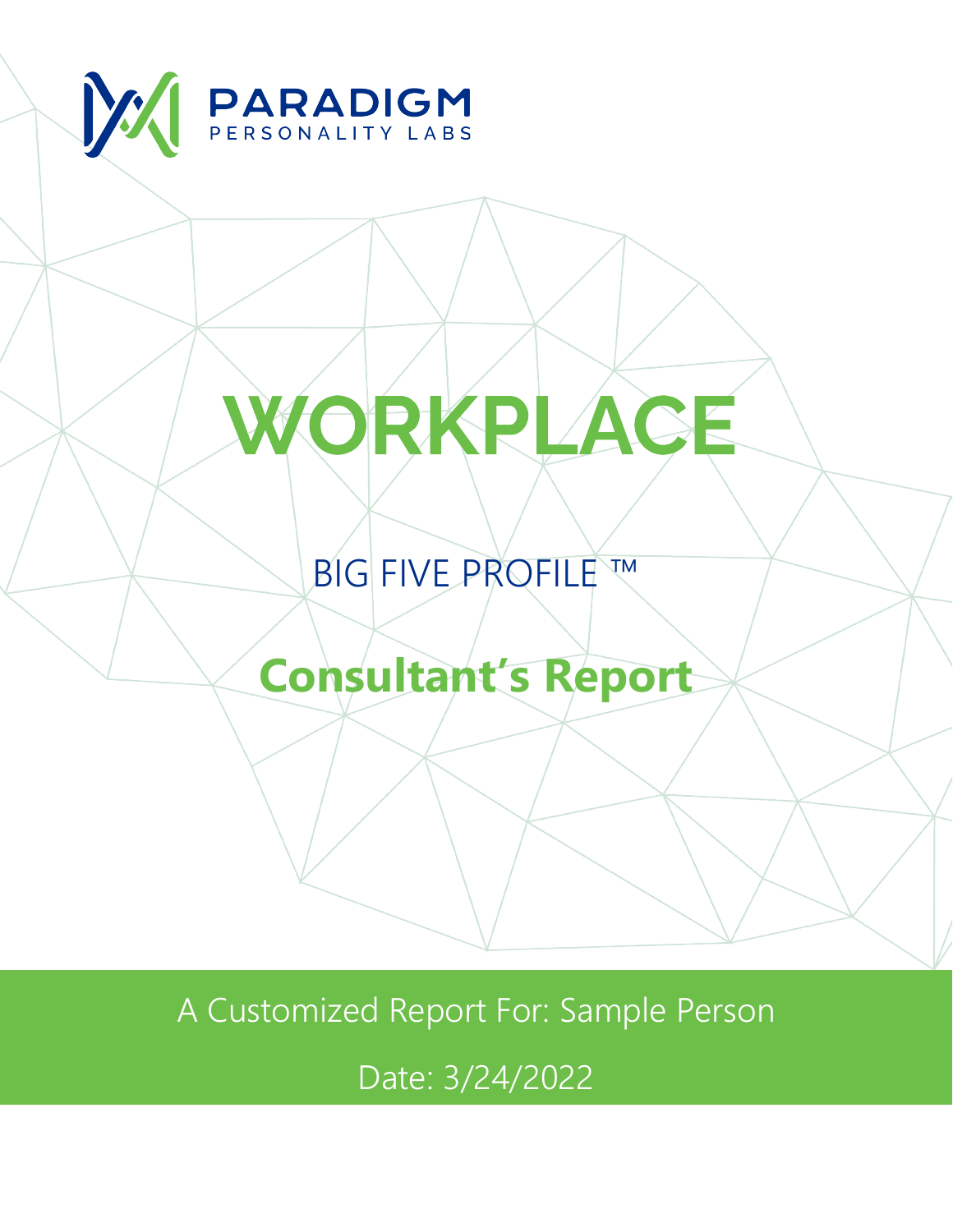### **INTRODUCTION**

### **WorkPlace Big Five Profile™ Consultant's Report**

The Consultant's Report is intended to support the Consultant in his/her interpretation of the WorkPlace Big Five Profile™ Trait Report and the Trait Capacitor Report. It provides additional information on Trait Variance, Response Set Bias, Item Responses, and the recommended HRO strategy for the Trait Capacity Scores. The information can help you consider more detailed aspects of the individual's trait scores and gauge their behavioral imprint with more precision. It will also help you identify key discussion points that help individuals gain deeper insights from their WorkPlace reports and support more robust debrief sessions. The insights can also be used to design action plans that fit the individual's natural style and provide input for target interviewing.

#### **How to Use This Report**

The first section contains Trait Variance indices for the 5 Supertraits and 23 Subtraits. They describe the degree to which an individual's behaviors are stable or somewhat flexible according to context. The second section indicates whether there is Evidence of Response Set Bias. Most of the time this will say "None." If you see any of the other possible descriptions, please refer to the Professional Manual for guidance before interpreting the WorkPlace reports with the individual. The third section contains the individual's item responses for each question in the assessment. These can be used along with Appendix A in the Professional Manual if the individual would like to discuss a particular score in detail. Finally, if an individual receives a Trait Capacitor Report, there will be a third section included in the Consultant's Report that contains the summary of their Trait Capacity Scores for competencies. You will find the Human Resource Optimization (HRO) Strategy for each competency measured, based on the Trait Capacity Score and on performance levels for each competency. For further information on any of these sections, please refer to the WorkPlace Big Five Profile™ Professional Manual.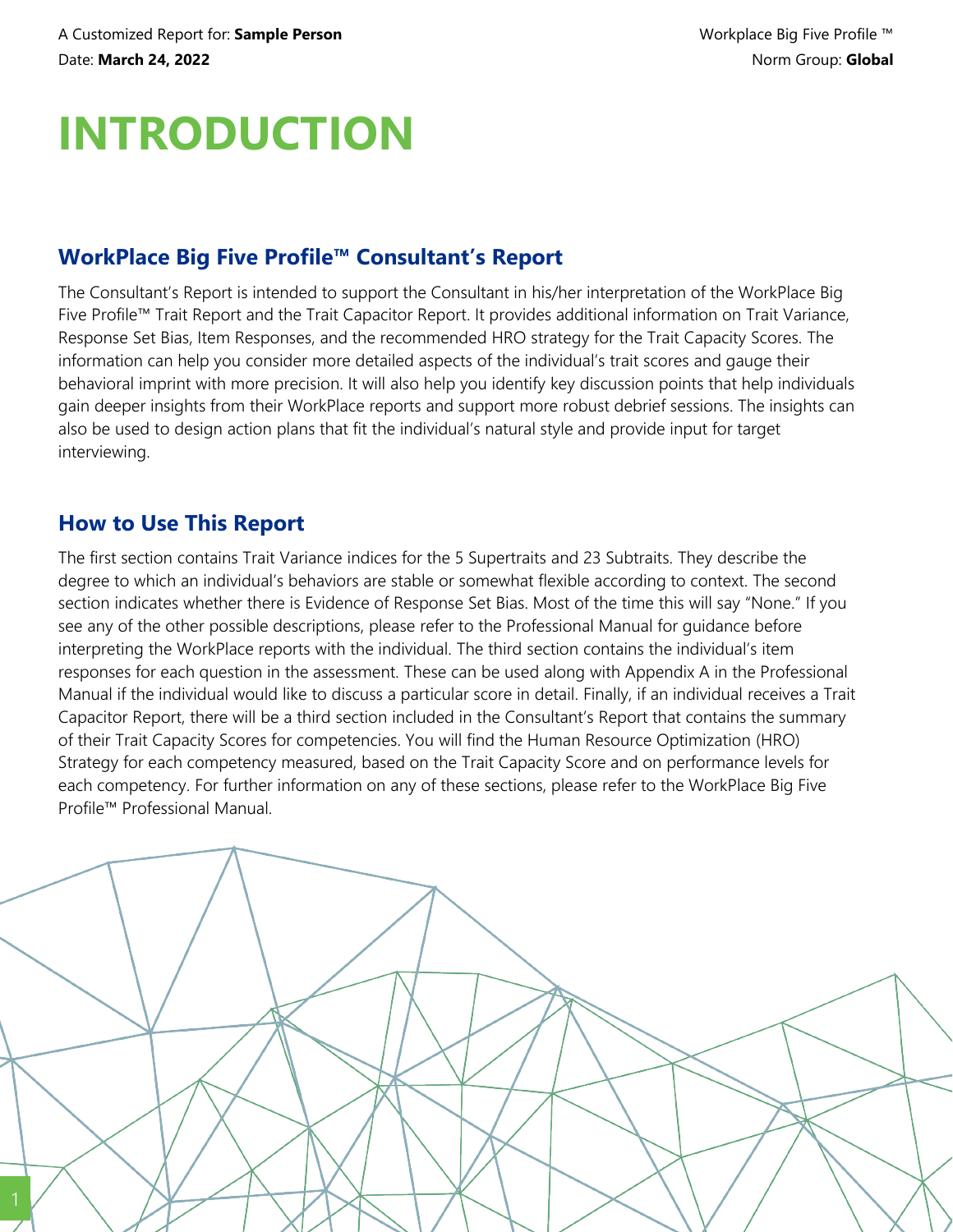|                | <b>INDIVIDUAL TRAIT SCORES</b> |    |                |                                                                          |    |  |  |  |
|----------------|--------------------------------|----|----------------|--------------------------------------------------------------------------|----|--|--|--|
| N              | <b>Need For Stability</b>      | 51 | E              | <b>Extraversion</b>                                                      | 30 |  |  |  |
| N <sub>1</sub> | Worry                          | 44 | E <sub>1</sub> | Warmth                                                                   | 46 |  |  |  |
| N <sub>2</sub> | Intensity                      | 66 | E <sub>2</sub> | Sociability                                                              | 31 |  |  |  |
| N <sub>3</sub> | Interpretation                 | 45 | E <sub>3</sub> | Energy Mode                                                              | 35 |  |  |  |
| N4             | <b>Rebound Time</b>            | 53 | E4             | <b>Taking Charge</b>                                                     | 35 |  |  |  |
|                |                                |    | E <sub>5</sub> | Trust of Others                                                          | 33 |  |  |  |
|                |                                |    | E <sub>6</sub> | Tact                                                                     | 44 |  |  |  |
| O              | <b>Originality</b>             | 44 | A              | <b>Accommodation</b>                                                     | 36 |  |  |  |
| O <sub>1</sub> | Imagination                    | 53 | A <sub>1</sub> | Others' Needs                                                            | 39 |  |  |  |
| O <sub>2</sub> | Complexity                     | 42 | A <sub>2</sub> | Agreement                                                                | 47 |  |  |  |
| O <sub>3</sub> | Change                         | 38 | A <sub>3</sub> | Humility                                                                 | 40 |  |  |  |
|                |                                |    | A4             | Reserve                                                                  | 37 |  |  |  |
| C              | <b>Consolidation</b>           | 42 |                | <b>LEGEND</b>                                                            |    |  |  |  |
| C1             | Perfectionism                  | 44 |                |                                                                          |    |  |  |  |
| C <sub>2</sub> | Organization                   | 51 |                | Consistent (extremely consistent)<br>Situational (somewhat inconsistent) |    |  |  |  |
| C <sub>3</sub> | <b>Drive</b>                   | 56 |                |                                                                          |    |  |  |  |
| C <sub>4</sub> | Concentration                  | 49 |                | Flexible (extremely inconsistent)                                        |    |  |  |  |
| C <sub>5</sub> | Methodicalness                 | 29 |                |                                                                          |    |  |  |  |
| C <sub>6</sub> | Detail                         | 37 |                |                                                                          |    |  |  |  |

NOTE: **Trait Variance** reflects the degree to which the answers to all items for a given trait are highly similar **("Consistent")**, somewhat varied **("Situational")**, or highly varied and including both extremes **("Flexible")**.

EVIDENCE OF RESPONSE SET BIAS: **Tendency to Use a Response Category Repeatedly**

**Tendency to Use a Response Category Repeatedly ("stuck-in-a-rut-saying").** This response set occurs when the respondent selects the same option for 55 or more of the 93 items (60% of the assessment; approximately 1% respondents), has a tendency to repeat the same response for consecutive items (approximately 1% of respondents), or selects the same response for 10 or more items in a row (approximately 1% of respondents).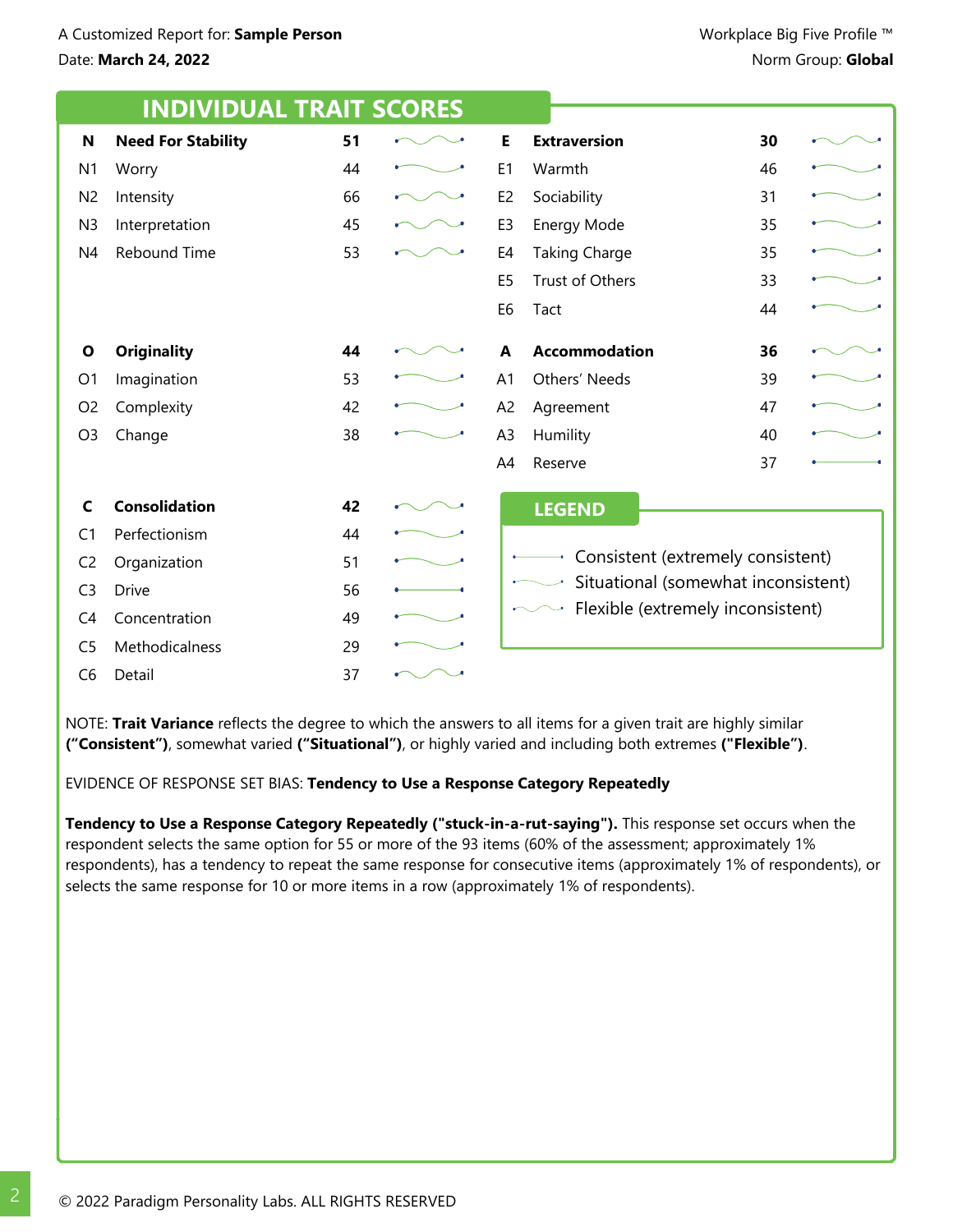|     | <b>INDIVIDUAL ITEM RESPONSES</b> |     |                |     |                     |     |                  |
|-----|----------------------------------|-----|----------------|-----|---------------------|-----|------------------|
|     |                                  |     |                |     |                     |     |                  |
|     |                                  |     |                |     |                     |     |                  |
| 1.  | $-2$                             | 25. | $\mathbf{1}$   | 49. | $^{\rm -1}$         | 73. | $\overline{c}$   |
| 2.  | $-2$                             | 26. | 1              | 50. | $-1$                | 74. | $-2$             |
| 3.  | $-2$                             | 27. | 1              | 51. | $-1$                | 75. | $-2$             |
| 4.  | $-2$                             | 28. | 1              | 52. | $-1$                | 76. | $-2$             |
| 5.  | $-2$                             | 29. | 1              | 53. | $\mathsf{O}\xspace$ | 77. | $-2$             |
| 6.  | $-2$                             | 30. | 1              | 54. | $\boldsymbol{0}$    | 78. | $-2$             |
| 7.  | $-2$                             | 31. | 1              | 55. | $\mathbf 0$         | 79. | $-2$             |
| 8.  | $-2$                             | 32. | $\overline{c}$ | 56. | $\boldsymbol{0}$    | 80. | $-2$             |
| 9.  | $-2$                             | 33. | $\overline{c}$ | 57. | $\boldsymbol{0}$    | 81. | $-1$             |
| 10. | $-2$                             | 34. | $\overline{c}$ | 58. | $\boldsymbol{0}$    | 82. | $-1$             |
| 11. | $-1$                             | 35. | $\overline{c}$ | 59. | $\boldsymbol{0}$    | 83. | $-1$             |
| 12. | $-1$                             | 36. | $\overline{c}$ | 60. | $\mathbf{1}$        | 84. | $-1$             |
| 13. | $-1$                             | 37. | $\overline{c}$ | 61. | $\mathbf{1}$        | 85. | $-1$             |
| 14. | $-1$                             | 38. | $\overline{c}$ | 62. | $\mathbf{1}$        | 86. | $\pmb{0}$        |
| 15. | $-1$                             | 39. | $\overline{c}$ | 63. | $\mathbf{1}$        | 87. | $\boldsymbol{0}$ |
| 16. | $-1$                             | 40. | $-2$           | 64. | $\mathbf{1}$        | 88. | 1                |
| 17. | $-1$                             | 41. | $-2$           | 65. | 1                   | 89. | 1                |
| 18. | $\boldsymbol{0}$                 | 42. | $-2$           | 66. | $\mathbf{1}$        | 90. | $\overline{c}$   |
| 19. | $\boldsymbol{0}$                 | 43. | $-2$           | 67. | $\overline{c}$      | 91. | $\overline{c}$   |
| 20. | $\boldsymbol{0}$                 | 44. | $-2$           | 68. | $\overline{c}$      | 92. | $\pmb{0}$        |
| 21. | $\boldsymbol{0}$                 | 45. | $-2$           | 69. | $\overline{c}$      | 93. | $\pmb{0}$        |
| 22. | $\boldsymbol{0}$                 | 46. | $-1$           | 70. | $\overline{c}$      |     |                  |
| 23. | $\boldsymbol{0}$                 | 47. | $-1$           | 71. | $\overline{c}$      |     |                  |
| 24. | $\boldsymbol{0}$                 | 48. | $-1$           | 72. | $\overline{c}$      |     |                  |

#### **LEGEND**

- · Definitely Not True = -2
- · Not Very True = -1
- $\bullet$  Situational = 0
- $\bullet$  True = 1
- Very True =  $2$